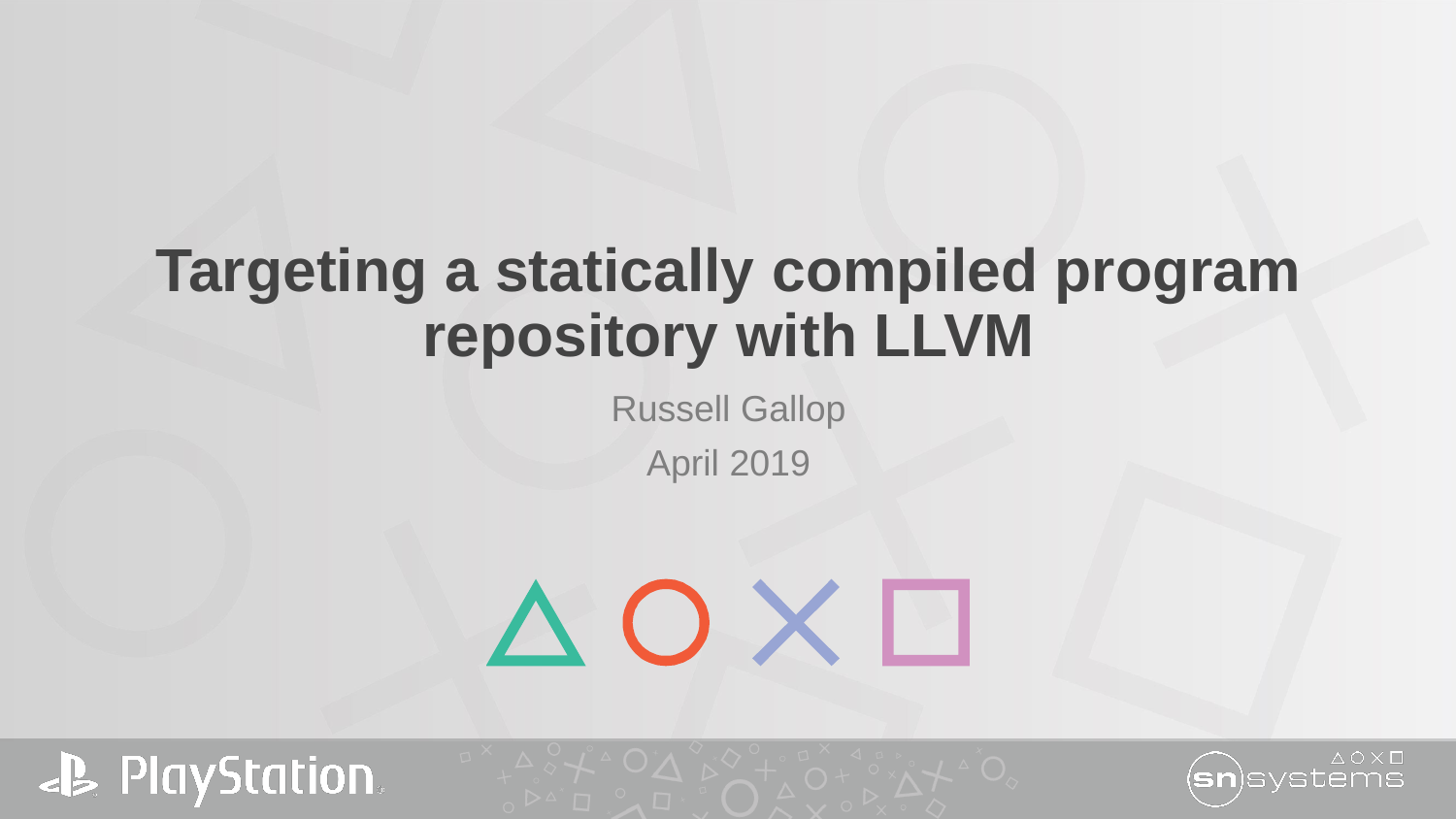### **Program Repository**

- The **Program Repository (or Repo)** is a research project at SN Systems
- It aims to dramatically improve build times for large C++ programs by:
	- Avoiding repeated codegen across compilation units and builds
	- Moving link time de-duplication to compile time
- Stores compiled objects in a repository instead of object files

**PlayStation** 





### $\wedge$   $\cap$   $\times$   $\Gamma$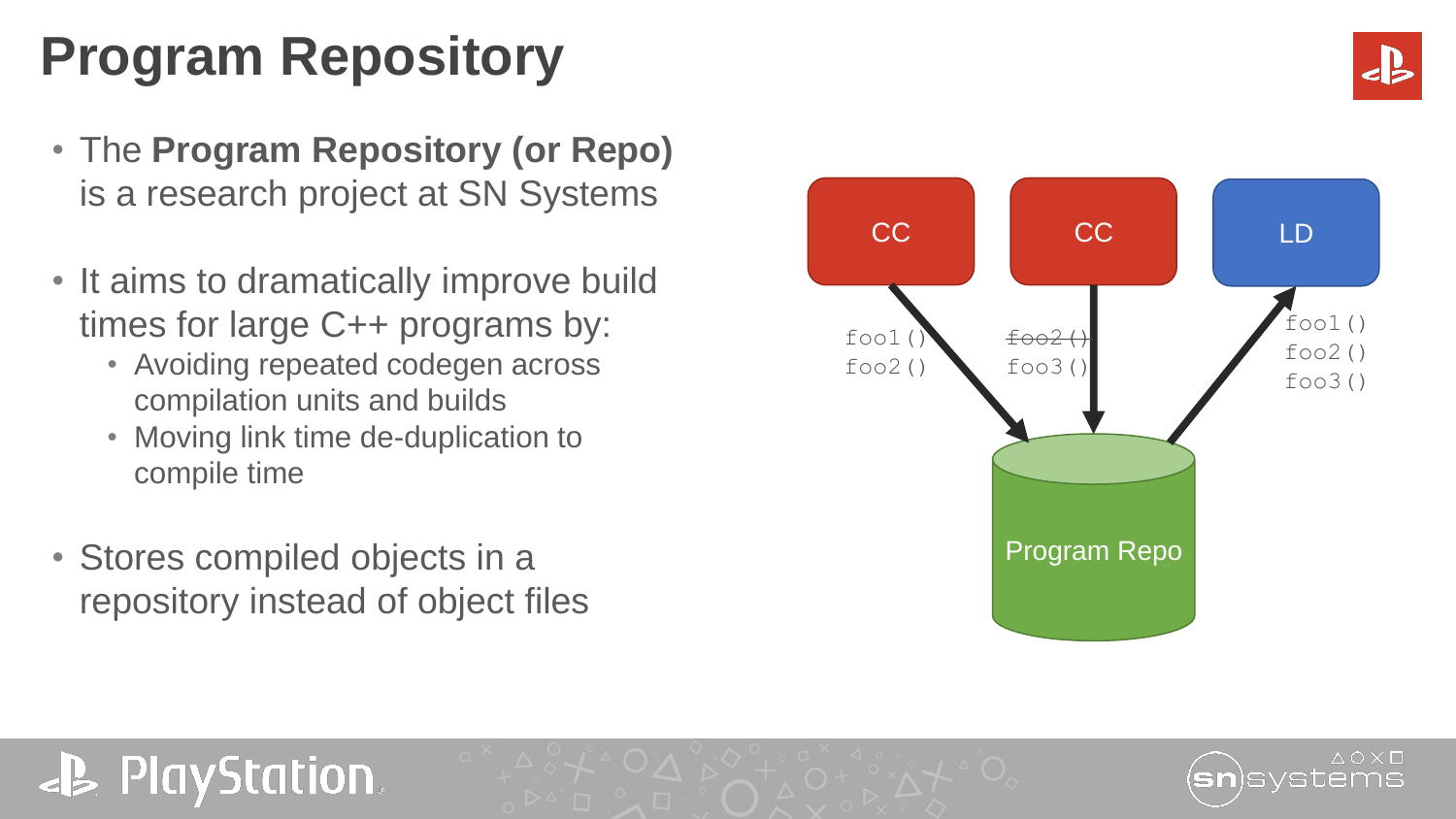### **History**



- At the 2016 US Dev Meeting talk we demoed "Toy tools" prototype
	- <https://www.youtube.com/watch?v=-pL94rqyQ6c>
	- This used a toy programming language and YAML object files
- Since then we have implemented this idea for C/C++ and Linux on a fork of LLVM:
	- <https://github.com/SNSystems/llvm-project-prepo>
	- Up to date with 8.0 release branch point



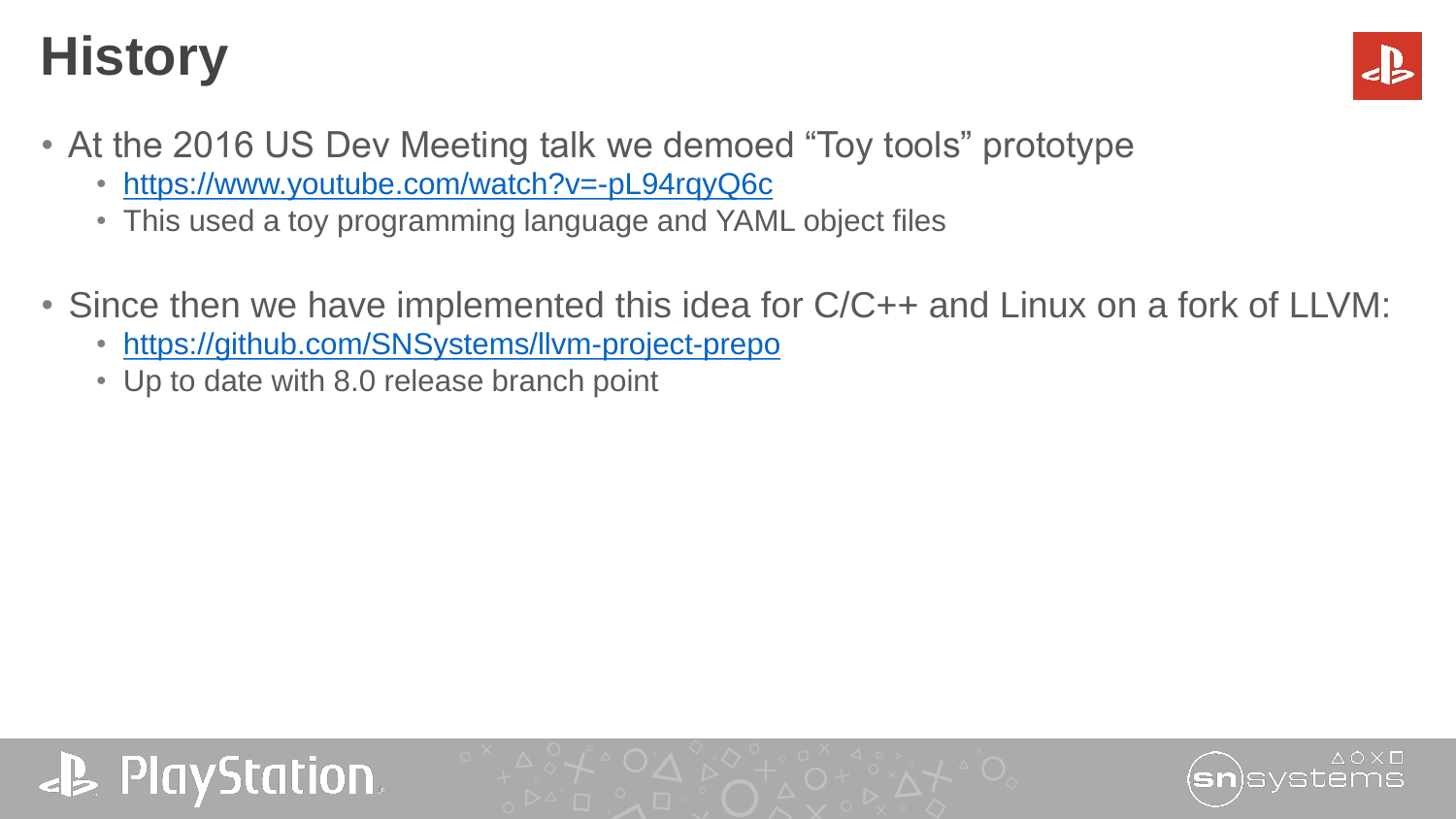### **Implementation**





• We implemented this as a couple of optimization passes and a new object type



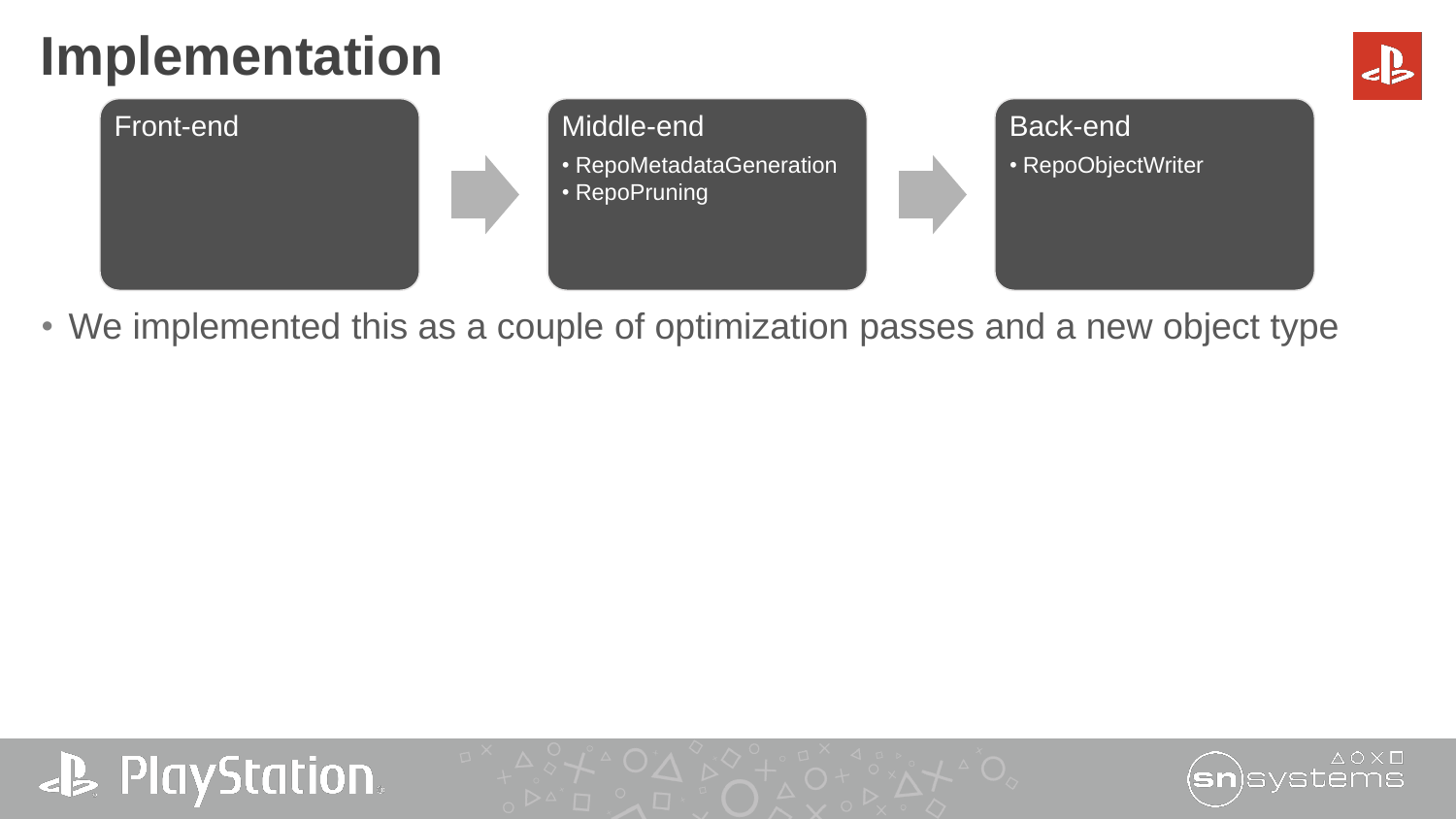## **a) Adding Program Repository metadata**





• We added a new pass to the start of the optimisation pipeline:

class **RepoMetadataGeneration** : public ModulePass {...}

- This calculates a digest of each function from the front-end and the pass pipeline that will be run on it
- Recorded as metadata in the IR

!2 = !TicketNode(name: "\_Z3foov", digest: [16 x i8] **c"0g4WG\1B&\89\F9\FB\92|\AA\94j\9B"**, linkage: external, pruned: false)

• This digest is used as the key for the compiled object data in the Program Repo

### **PlayStation**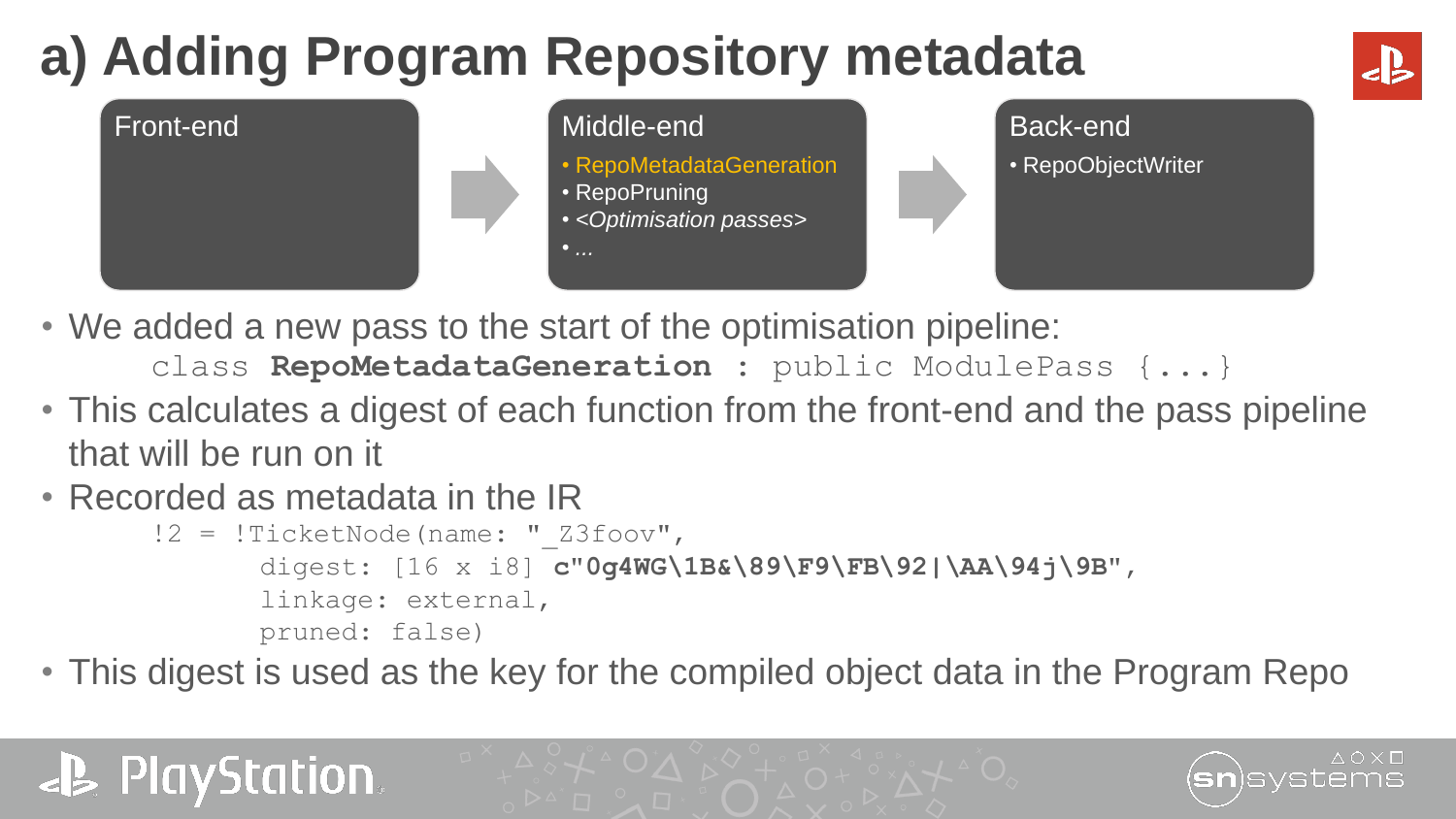## **b) Pruning**

### Front-end Middle-end

- RepoMetadataGeneration
- RepoPruning
- *<Optimisation passes>*



- Following this we added another pass class **RepoPruning** : public ModulePass {...}
- This checks if compiled objects are already in the Program Repo

• *...*

- If present then it avoids optimisation by:
	- Setting their linkage type

define **available externally** void @ Z3foov() #0 !repo ticket !2

• Marking that they have been pruned in the Program Repo metadata

```
!2 = !TicketNode(name: "_Z3foov",
   digest: [16 x i8] c"0g4WG\1B&\89\F9\FB\92|\AA\94j\9B",
   linkage: external,
   pruned: true)
```
### **P** PlayStation.

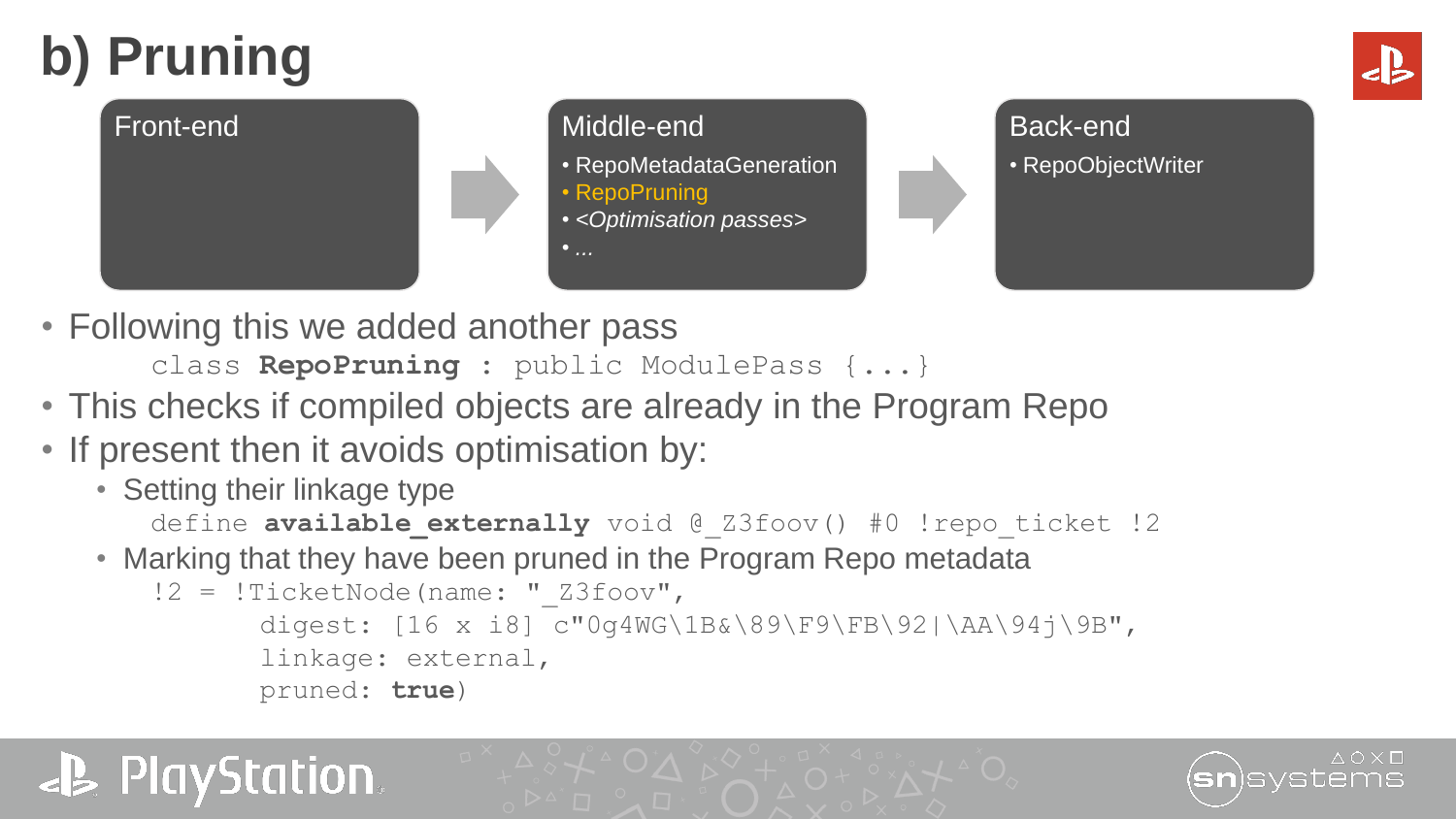### **c) Emitting objects to the repository**





- We have added a new ObjectWriter
	- class **RepoObjectWriter** : public MCObjectWriter {
- This writes 2 things to the Program Repo
	- 1. Compiled objects (called Fragments) indexed by the object digest
	- 2. A list of all compiled objects in a module (a CompilationRecord)
- In place of an object file it writes a small output file (a TicketFile)
	- This has a file signature and the index of the module's CompilationRecord (e.g.)

```
$ xxd foo.o
00000000: 746b 6354 6f70 6552 15ae 9e73 ff59 92ee tkcTopeR...s.Y..
00000010: 874c 2a27 e9a0 bf50 .L*'...P
```
### PlayStation。

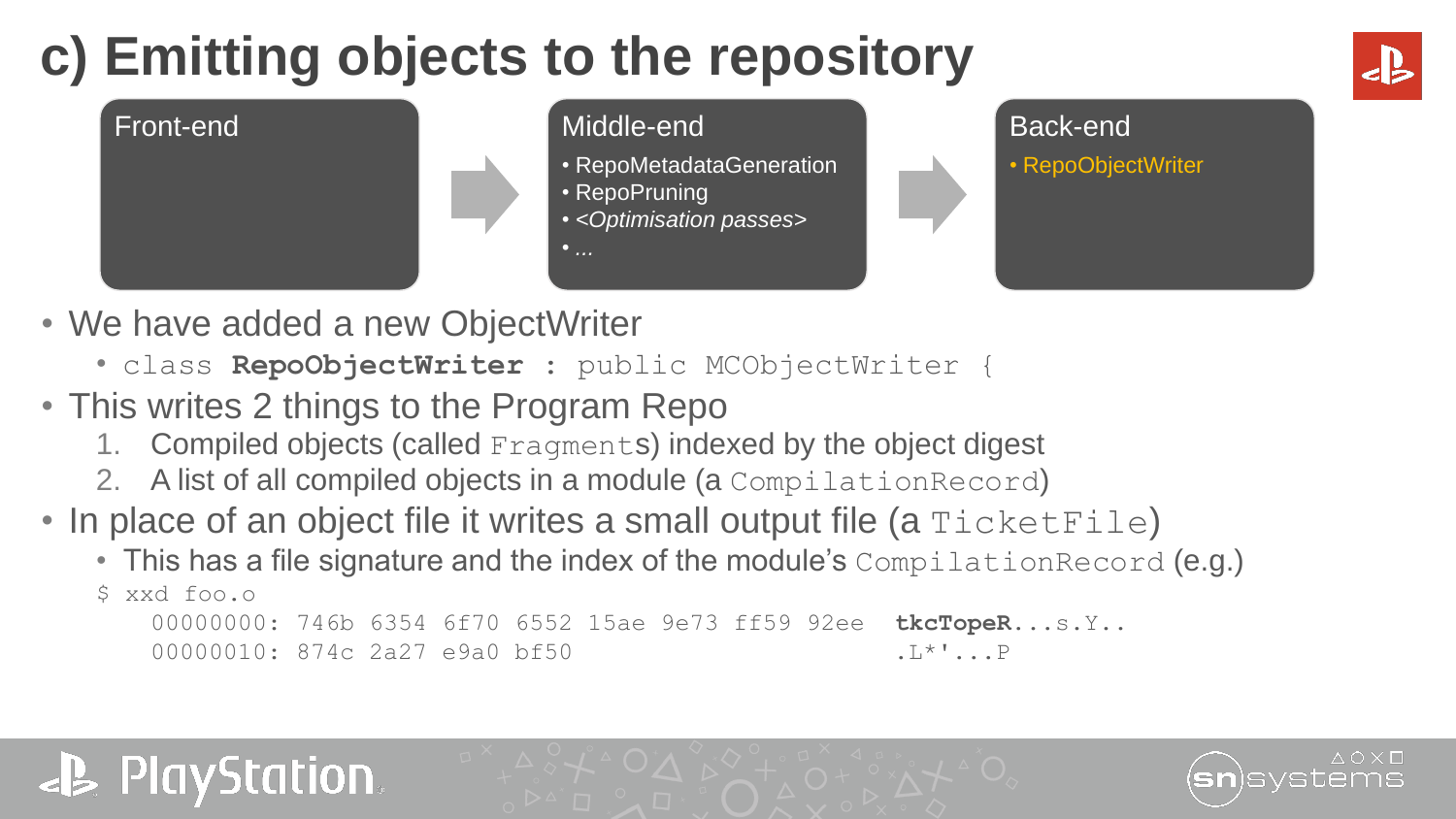### **What about linking?**



- Program Repo fundamentally breaks the traditional object file format so requires a different approach to linking
- We have started work on a prototype linker to link programs directly from the Program Repo



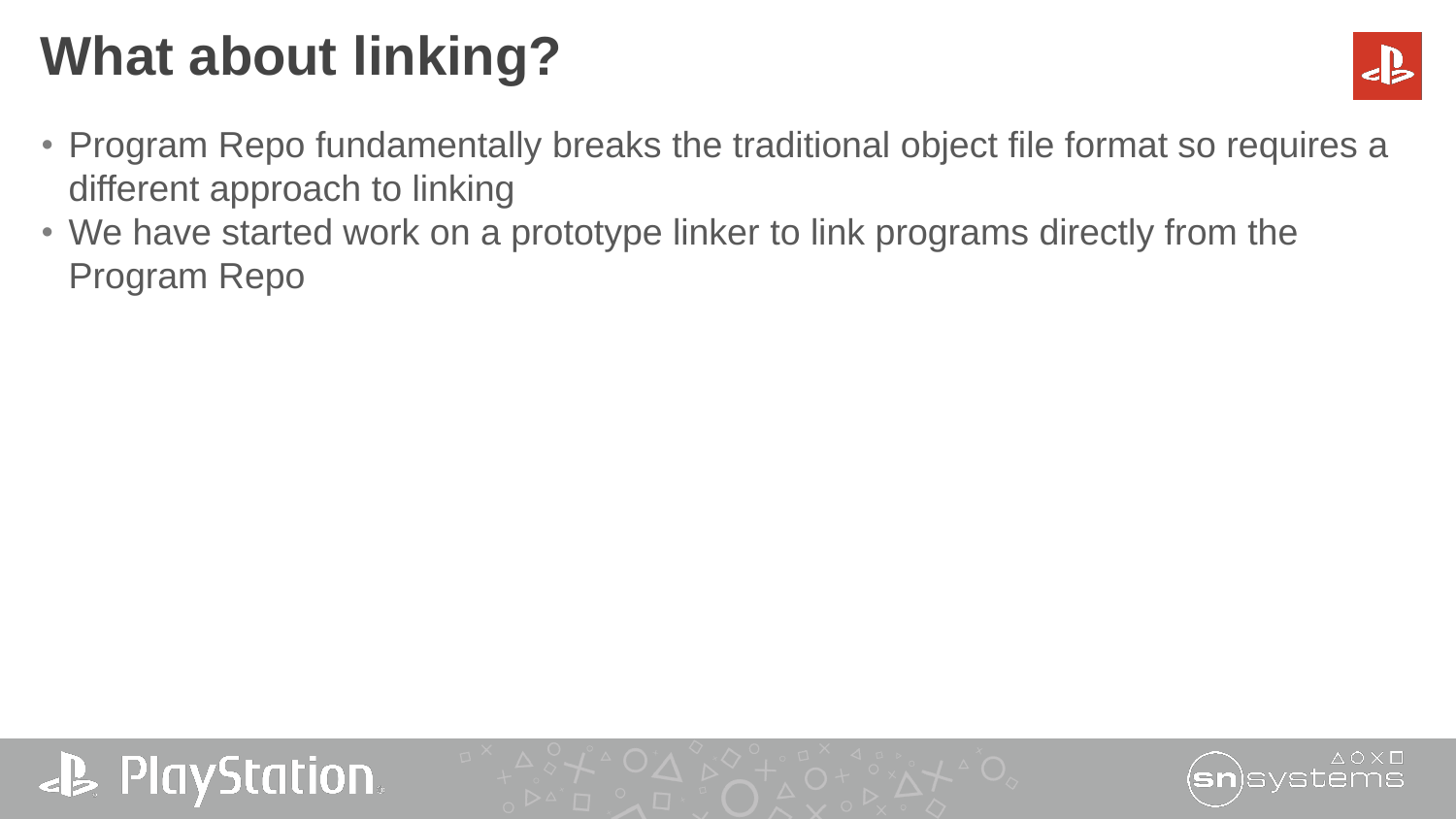### **Testing**



- For testing we have a tool called  $\text{repo2obj}$ . This:
	- Reads a TicketFile
	- Finds all the objects that are required for it in the Program Repo
	- Creates ELF object files which can be linked with a standard ELF linker
- This is inefficient as it creates all of the duplicates that the repository tries to avoid but allows us to test the compiler and repository are working correctly



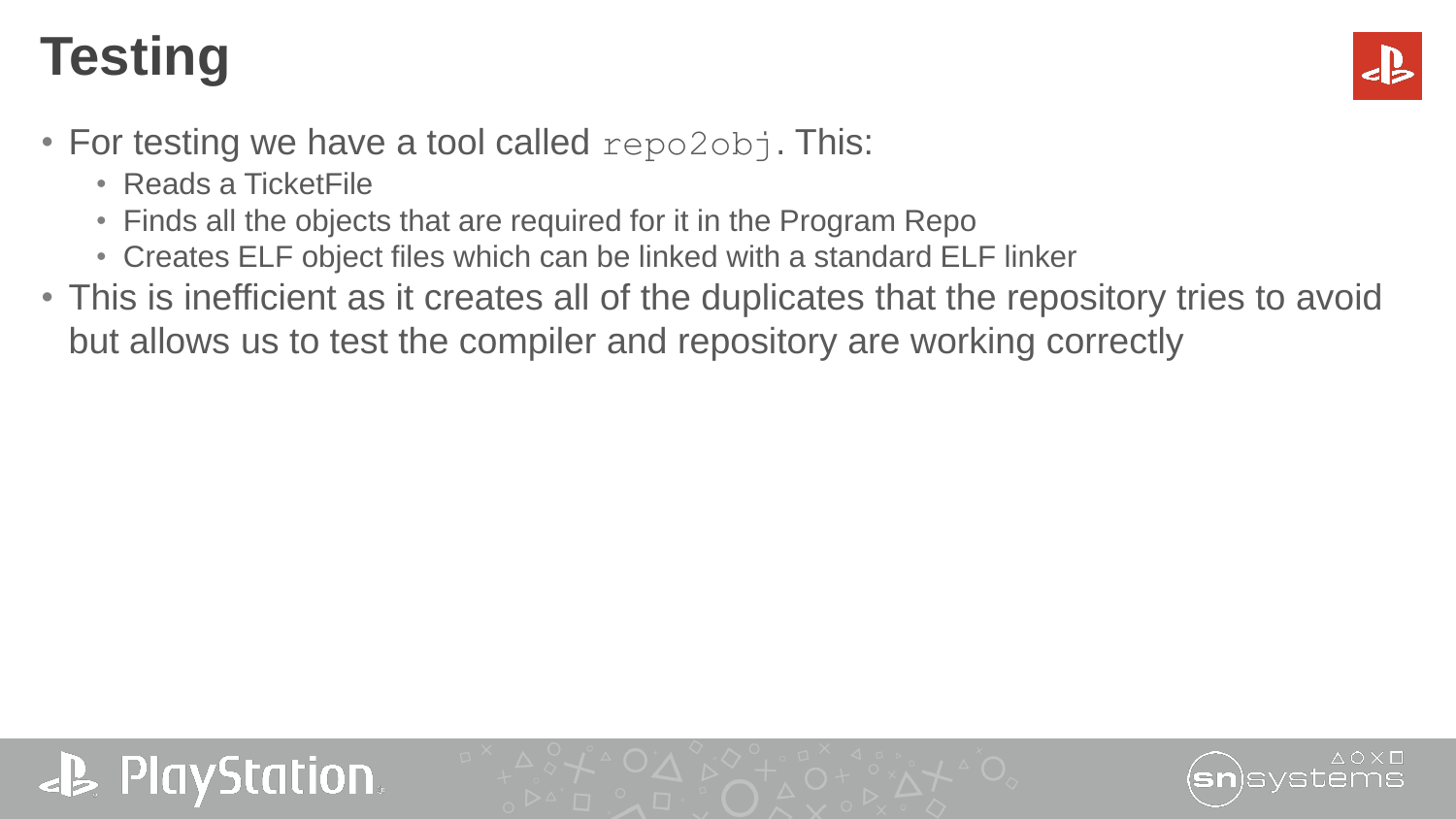### **Results**



- We can now build optimized LLVM/Clang with the Program Repo
	- ~100 LIT/unit test failures, being investigated
- Limited debug information (line tables)
- Working on performance results